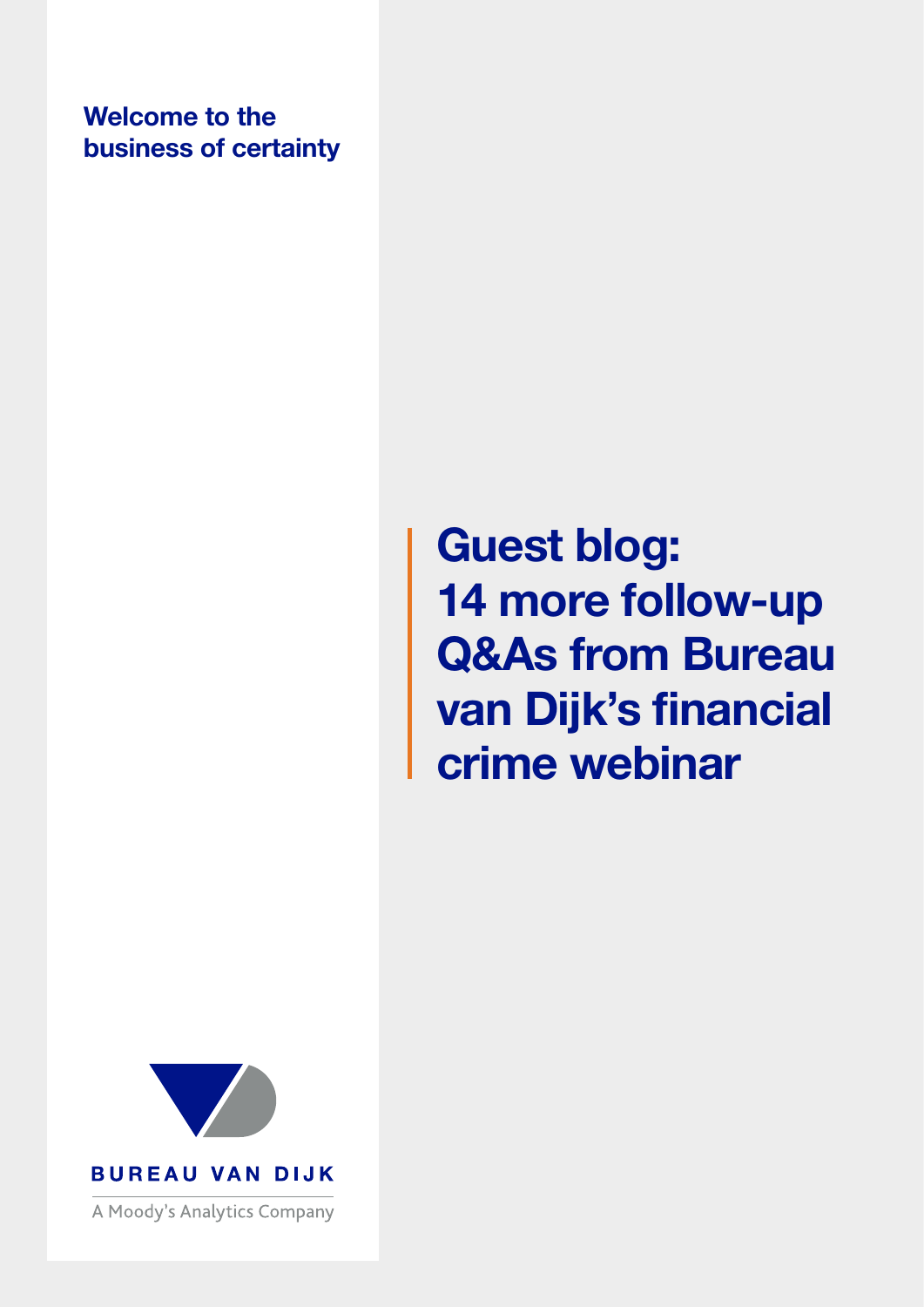

*An extended guest blog post by Nicholas McTaggart, former Australian Federal Police Agent and former Head of the Australian Government's Criminal Assets Confiscation Taskforce, now founder of the Murinbin Group* 

Time for a second round of Q&As!

As I explained in my [blog post last week](https://www.bvdinfo.com/en-gb/blog/compliance-and-financial-crime/guest-blog-16-follow-up-qandas-from-bureau-van-dijks-financial-crime-webinar), I joined Qing [Liu](https://www.linkedin.com/in/missqingliu/) as a panellist on Bureau van Dijk's webinar, The role of [company financial data in identifying financial crime](https://event.onlineseminarsolutions.com/eventRegistration/EventLobbyServlet?target=registration.jsp&referrer=&eventid=1438225&sessionid=1&key=E73121C1B53C6BB1D0EA4B00753B2F3C®Tag=&sourcepage=register), in August.

In our hour-long session we examined the trends of financial crime over time and shared some perspectives on the challenges we face today. We also drew on case studies to show how the use of financial data and corporate ownership structures can be used to minimize financial crime and mitigate risk – and the [webinar is now free to](https://event.onlineseminarsolutions.com/eventRegistration/EventLobbyServlet?target=registration.jsp&referrer=&eventid=1438225&sessionid=1&key=E73121C1B53C6BB1D0EA4B00753B2F3C®Tag=&sourcepage=register)  [view on-demand](https://event.onlineseminarsolutions.com/eventRegistration/EventLobbyServlet?target=registration.jsp&referrer=&eventid=1438225&sessionid=1&key=E73121C1B53C6BB1D0EA4B00753B2F3C®Tag=&sourcepage=register).

Because we couldn't answer all the questions posed by of our audience of **compliance** professionals on the day, we've attempted to address the rest in these two blog posts, **[the first](https://www.bvdinfo.com/en-gb/blog/compliance-and-financial-crime/guest-blog-16-follow-up-qandas-from-bureau-van-dijks-financial-crime-webinar)** covering questions on anti-money laundering and counter-terrorism financing.

Noting again that these are my personal views, here's the second batch, this time on the general theme of typology – or recognised patterns of behaviour.

You're welcome to **[contact me](mailto:nicholas.mctaggart%40murinbin.com?subject=)** for clarification at [nicholas.mctaggart@murinbin.com](mailto:nicholas.mctaggart%40murinbin.com?subject=).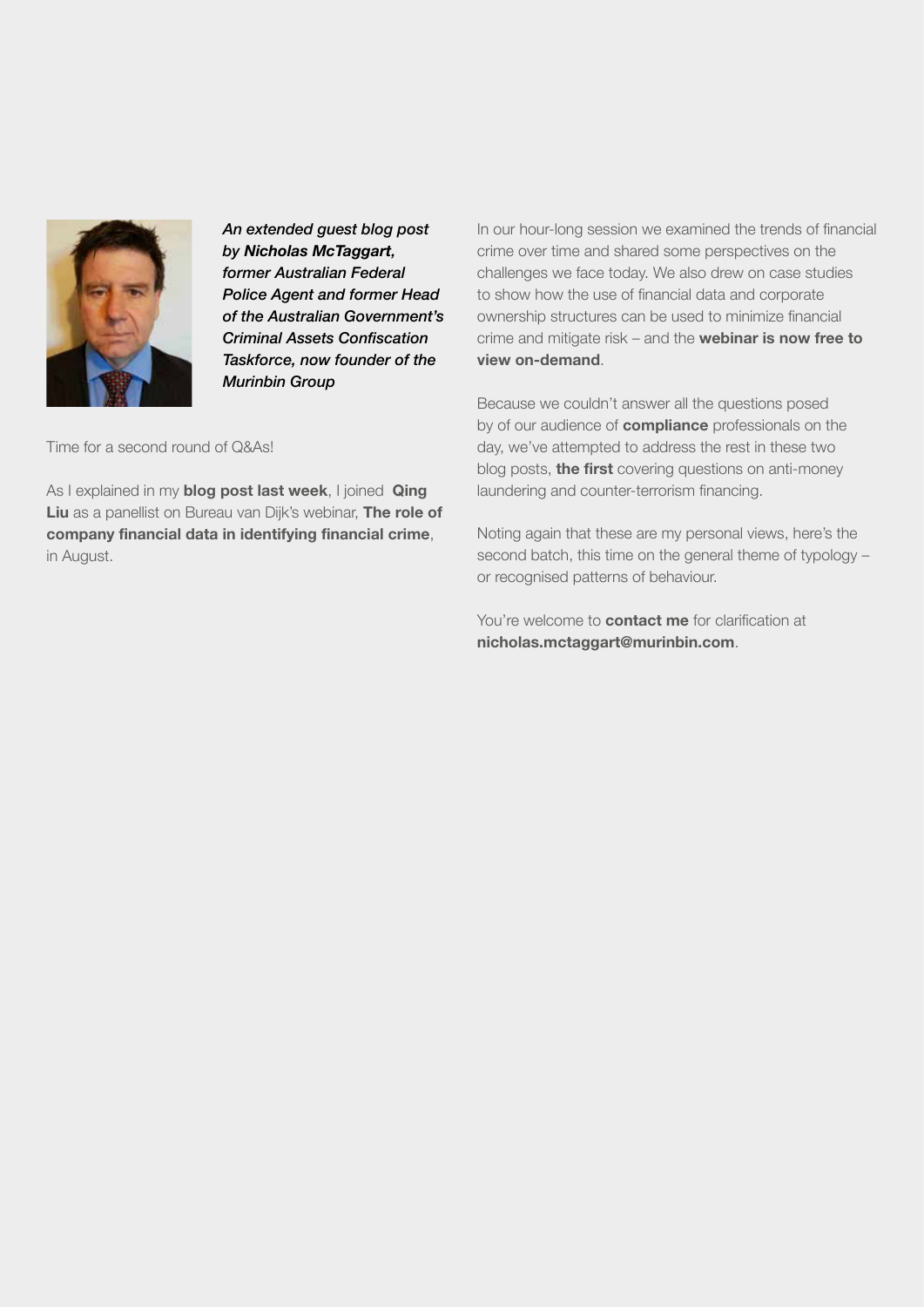### Your questions answered

#### 1. "How does cyber crime facilitate or help in current financial crime?"

Cyber crime can exponentially facilitate the occurrence of financial crime. Aside from their own opportunist activities, financial criminals are recruiting cyber criminals to build and identify corporate structures on their behalf.

This is enticing as there is no requirement for face-to-face contact; all can be done online, more quickly than doing so manually. There is much more flexibility, as cyber has no physical boundaries and geographical considerations are not required.

Cyber crime provides distance between parties in a transaction and often anonymity, which in turn promotes criminal activity and makes it more difficult to prosecute. I can buy an established corporate structure more than three years old, with all the accompanying documentation and associated operating bank accounts, from the dark web with a high level of anonymity for as little as \$1600.

Do you have an algorithm that picks up companies that have been incorporated for more than three years?

#### 2. "What is the trend for using super funds as a means and vehicle to store criminal proceeds?"

The deposit of funds into a super fund is an ideal way of both getting a return on your money and explaining wealth when it is withdrawn. Identity (either false or partially taken-over) is all that is required, and, especially with self-managed funds, criminals have control over when

money can be withdrawn. The identity just needs to be someone with an age that makes the withdrawal of funds not suspicious.

Given the expansion of super funds, I believe that organised crime is going to use this medium more often as it provides an ability to move value intergenerationally without suspicion.

#### 3. "With the trend in blockchain technology, what are the challenges in the utilisation of financial data for identifying financial crime, especially money laundering?"

I believe whilst blockchain will not be a panacea for fixing financial crime, the functionality, if properly configured, will actually benefit asset identification and control, as there is a greater capacity to have individuals independently validate the data on the ledger in such a way that time makes the information more robust to illegal alteration.

#### 4. "I understand that money is classified as being laundered once it has entered the bank. Why is this so?"

Money can be defined as laundered even before it hits the financial system. It is just that the entrance into the financial system is deliberate, so that value can be transferred easily between parties. Once entering the financial system, the characteristics of the money changes. This then constitutes money laundering, which is the deliberate attempt to disguise the true nature of money or property.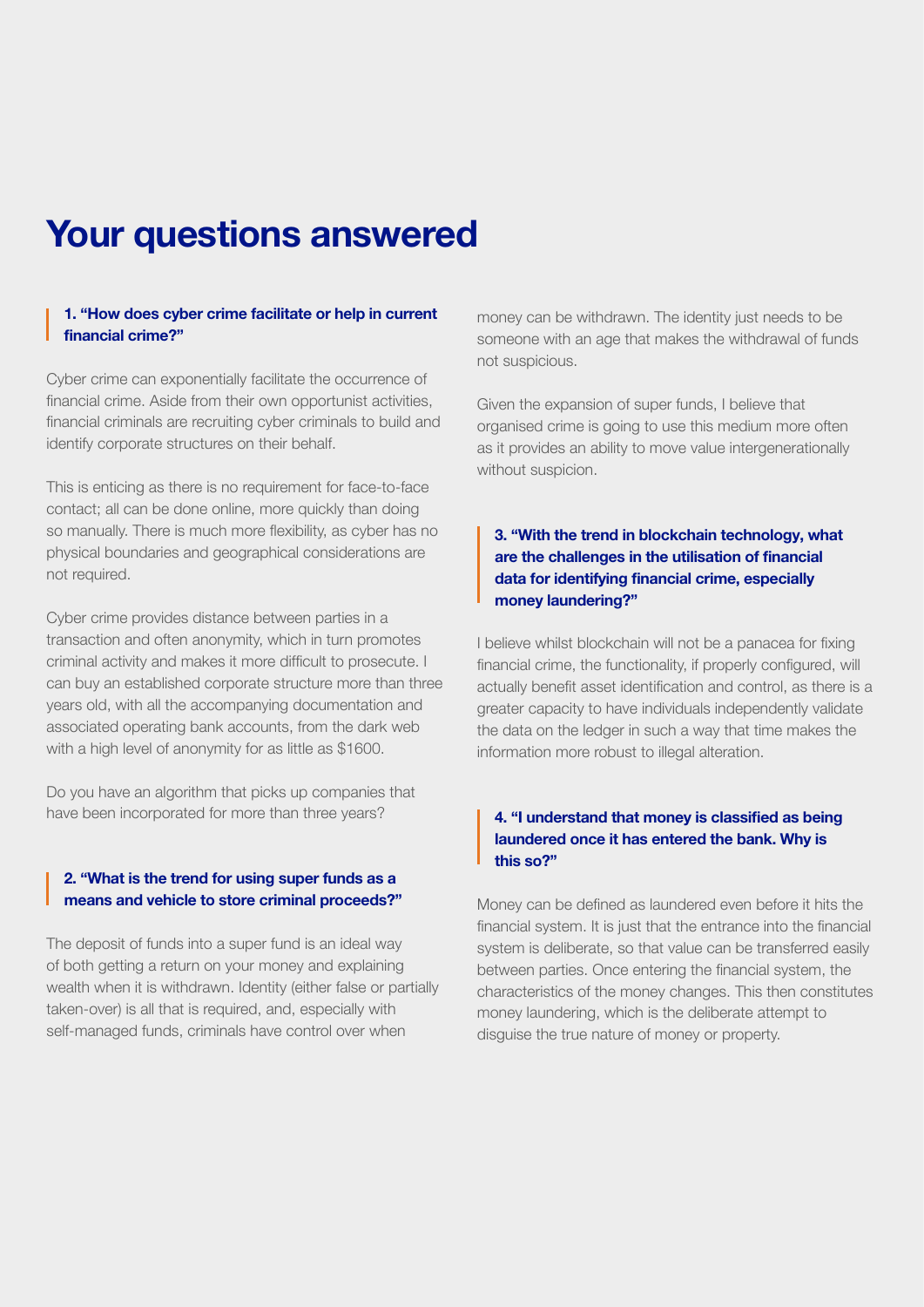#### 5. "If a company just wants to minimise its overhead cost, is that also considered money laundering?"

The legitimate minimisation of costs through efficiency and restructure is perfectly fine and should be applauded. Whilst in some circumstance minimisation of costs may represent a benefit to a criminal group, most of the time they falsely portray increased costs, which reduce profit and thus reduce tax.

If action is taken to falsely represent activities within a business irrespective of the outcome, i.e. profit or loss, the result may fall into the definition of money laundering. It depends on the circumstances of each case.

6. "Pricing – under-pricing or overpricing – is a very tricky part in trade finance. What methodology have you previously applied to determine if the pricing is fair or not? With certain niche products, pricing ranges and prices change frequently and significantly."

I agree with your statement. You can only hope to minimise, not eliminate, trade-based money laundering. The more information you can get on the behaviour of similar companies and products, the more understanding you will have of the events presented to you. Experience is critical and it can be very difficult to achieve working off a checklist.

7. "With regards to the identifying and verification of beneficial owners, what solution can you offer if the beneficial owners refuse to sign a declaration that they are the beneficial owners, even though a financial institution has identified them as such?"

Don't do business with them! It is not worth the risk in the long run. For me, that is probably grounds for a suspicious matter report. I do not know any law-abiding person who denies ownership of assets that they have obtained legally unless maybe if they are engaged in divorce proceedings…

#### 8. "What are your views on using artificial intelligence to tackle financial crime?"

Like all ideas, no single idea is going to solve the problems, but industry needs to get smarter on how it is going to deal with low-value, high-volume transactions at low cost, whilst still minimising criminal regulatory and reputational risk. It does not take much money to have a successful terrorist event.

#### 9. "What ways can a company clear its name from a list from the central bank list?"

Unfortunately, individuals and companies can sometimes find themselves on such lists, either misguidedly or otherwise. If, as an organisation, you believe your inclusion on a list is unjustified, then a dialogue needs to be created to establish from the various referees why the circumstances exist and what needs to be done to correct them, and then get on and do it. I have sympathy – in some cases the cost of this suggestion can be high.

#### 10. "Some financial institutions only identify ultimate beneficial owners with more than 10% ownership. Would you consider this sufficient due diligence?"

In some cases, no. If you look at pump-and-dump schemes and market manipulation, 10% share ownership of a company would be very unusual. I believe each corporate customer needs to be assessed on its merits. If your organisation sets targets, criminals will come to understand this and adjust their activity accordingly.

One big advantage Australia has re AML/CTF over other jurisdictions is they have not set a minimum bar for international funds transfers; they require reporting of all transactions.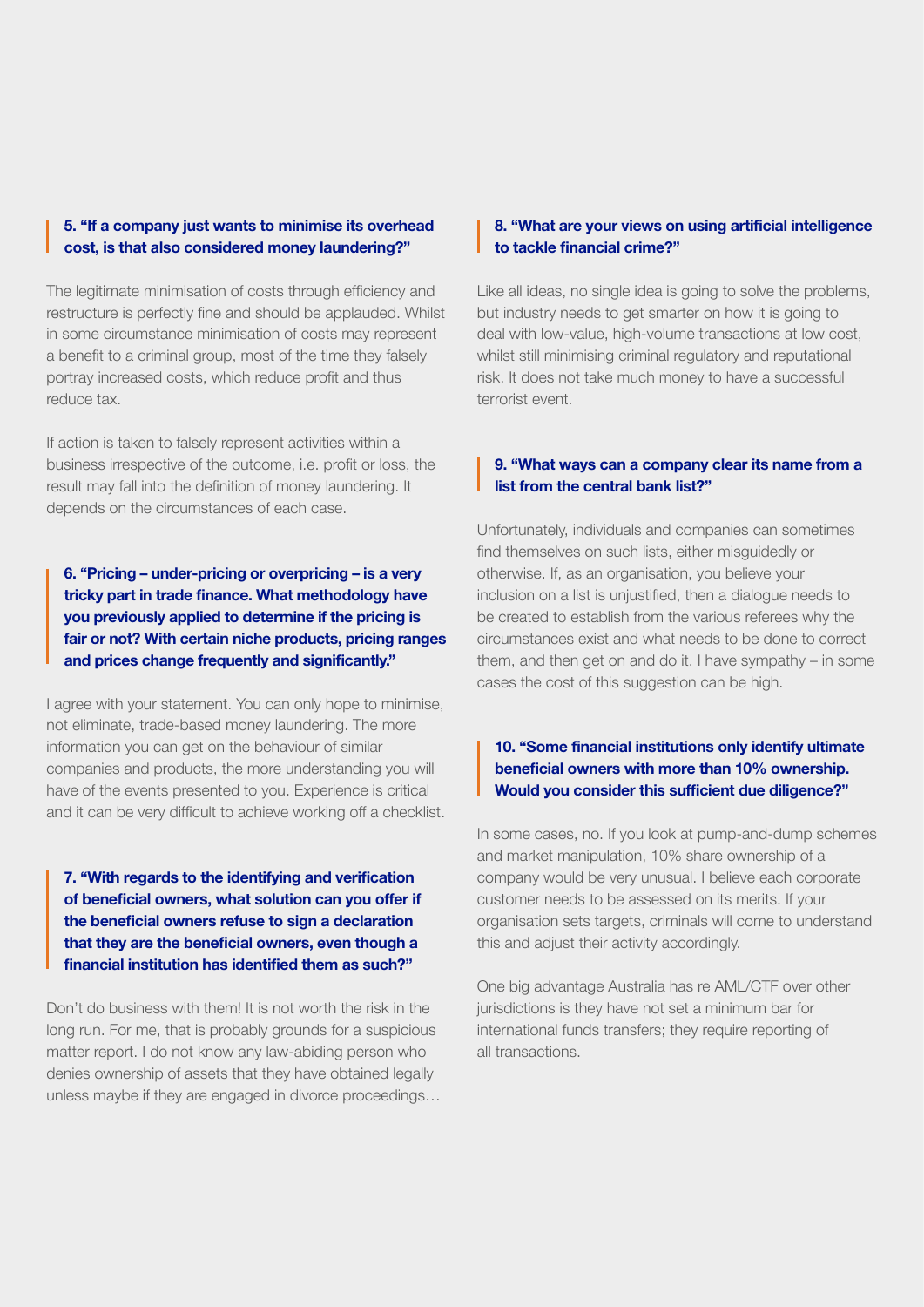11. "How can you identify a shell company? Many are handled out of the British Virgin Islands, Seychelles, Samoa, etc, which have proven extremely difficult to trace."

Bureau van Dijk can help you trace these companies. You need to then ask the question of the directors: what does your company do? Their answers should help you make a determination. If these companies are clients of your clients, you need to ask your client.

You will not be able to help it if they lie to you but at least you have a record of your enquiry and the answers they supplied. If you are unhappy with the answers, or they do not supply information to your comfort, don't do business with them!

12. "You indicated in the webinar that a red flag might be a company with only a small number of employees recording very high gross revenue. In modern society, companies are replacing employees with technology, so how could this be a reliable red flag."

The dynamics of the records published in respect of a person or company will help formulate the additional questions that need to be asked to fill in the information gaps.

Sometimes what has been reported is valid but I have also seen many examples where activity does not make commercial sense, and yet it is allowed to proceed.

As mentioned in the webinar, number of employees is one criterion that may be looked at. There is a combination of other factors that may be considered to make a more holistic decision. For example, you can look at financial performance, the industry the company operates in, the legal status of the entity, the location of the entity, length of incorporation, the ownership structure, etc. Bureau van Dijk would be happy to assist you with additional information in relation to this.

13. "How would you advise on the treatment of transactions that a client says is a loan or loan repayment between individuals or entities? There is really no agreement or contract for such personal loan arrangements."

Ask for the documentation and if it does not exist, then delay the transaction until they are either created or provided. It is not your role to determine the truth of the document unless that information is available to you, but at least you have something on which you have assessed your risk.

#### 14. "How are Australian banks managing the risk of money laundering when allowing customers and noncustomers to do large cash deposits on automated transaction machines (ATMs)?"

My view is that as long as these transactions are recorded – this includes suitable identification mechanisms – then assessments of risk can be made.

The issue arises when the cash transaction cannot be matched with a legally verifiable person. Again, the issue is not so much in relation to the size of the cash withdrawal but to the verification of the identities of individuals undertaking such withdrawals.



Outliers in Australian pharma and drugs manufacturing against benchmarks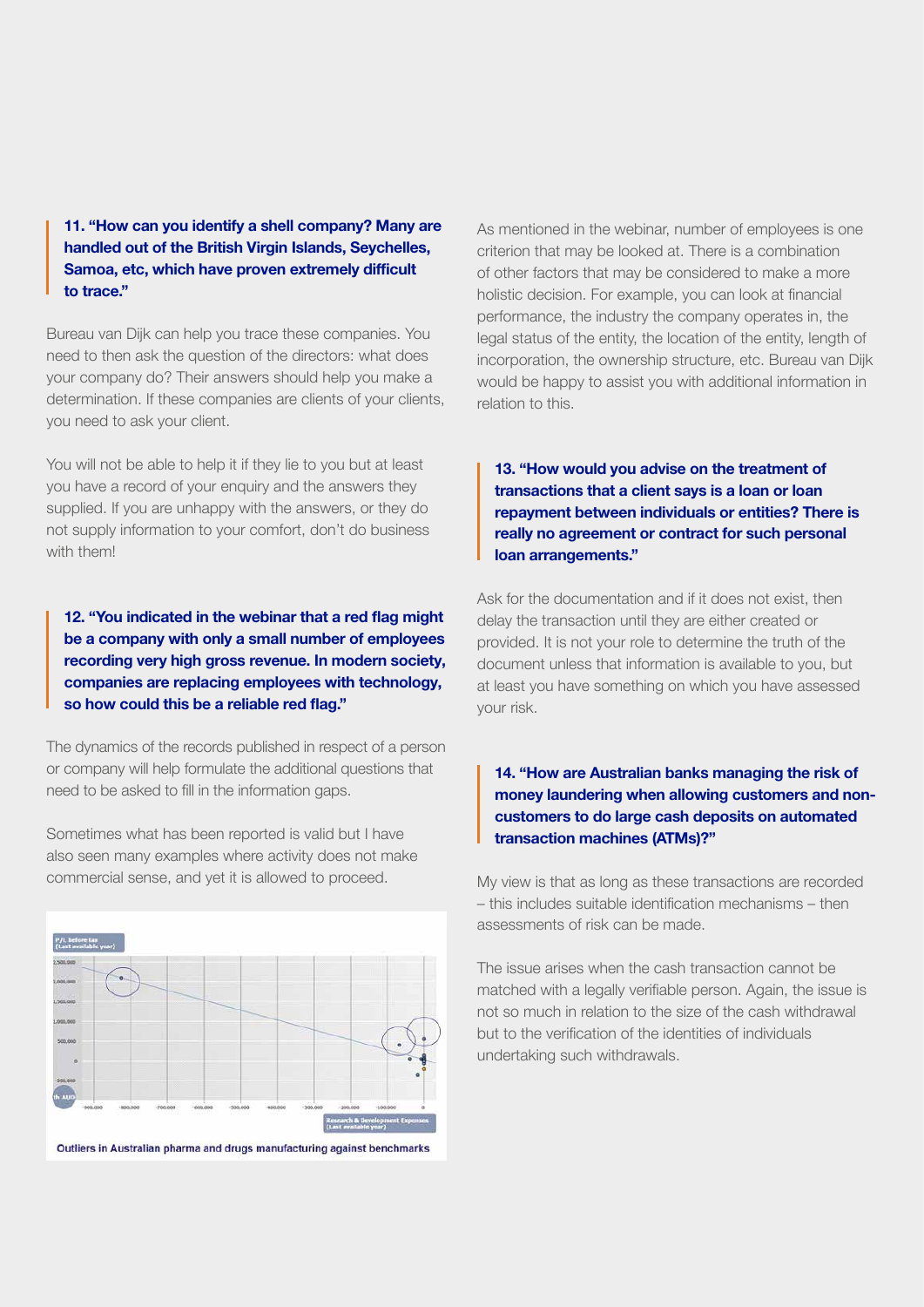## That's it... for now

Check out my [earlier post](https://www.bvdinfo.com/en-gb/blog/compliance-and-financial-crime/guest-blog-16-follow-up-qandas-from-bureau-van-dijks-financial-crime-webinar) – and do let me know if I can answer any more of your questions on any of the topics we cover here or in the webinar. Here are my contact [details](mailto:nicholas.mctaggart%40murinbin.com?subject=) again.

### Recording of the webinar

This is **[available for free to view](https://event.onlineseminarsolutions.com/eventRegistration/EventLobbyServlet?target=registration.jsp&referrer=&eventid=1438225&sessionid=1&key=E73121C1B53C6BB1D0EA4B00753B2F3C®Tag=&sourcepage=register)** until August 2018.



[Register to watch the webinar on demand](https://event.onlineseminarsolutions.com/eventRegistration/EventLobbyServlet?target=registration.jsp&referrer=&eventid=1438225&sessionid=1&key=E73121C1B53C6BB1D0EA4B00753B2F3C®Tag=&sourcepage=register)ゝ